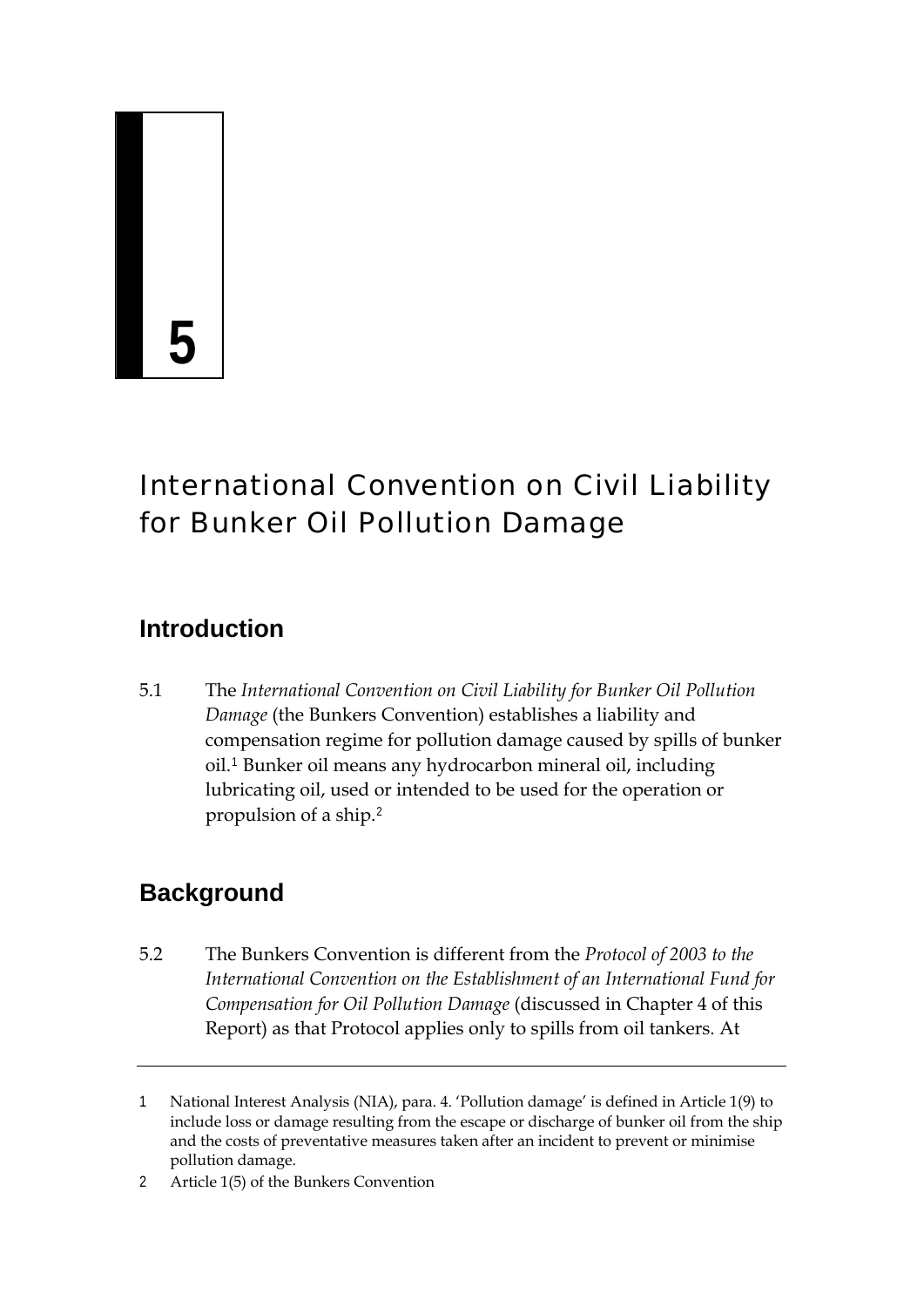present, there is no international agreement relating to spills from ships that are not oil tankers.[3](#page-1-0)

5.3 Representatives from the Department of Transport and Regional Services informed the Committee of the difference between the two agreements:

> The Supplementary Fund Protocol … and the two existing conventions, the 1992 civil liability convention and the 1992 fund convention, relate to spills from oil tankers. The bunkers convention relates to oil spilled from ships that carry oil as a means of propulsion not as a cargo. So the bunkers convention is quite different in scope to this one.<sup>[4](#page-1-1)</sup>

#### **The Bunkers Convention**

5.4 At present in Australia, liability for pollution damage caused by a bunker oil spill is based on the fault of the shipowner:

> If the shipowner is not at fault, the shipowner is not obliged to pay any compensation. If the shipowner is found to be at fault, the shipowner's liability is limited by an existing convention: the Convention on Limitation of Liability for Maritime Claims. As an example, the liability limit of, say, a typical ship with a gross tonnage of 40,000 gross tons is roughly 15 million SDRs, which is roughly \$A30 million.[5](#page-1-2)

5.5 Under the Bunkers Convention, the shipowner is strictly liable for pollution damage caused by bunker oil on board or originating from the ship.[6](#page-1-3) This includes liability for economic loss, as often the victims of a spill are the fishing and tourism industries.[7](#page-1-4)

<span id="page-1-0"></span><sup>3</sup> NIA, para. 8.

<span id="page-1-1"></span><sup>4</sup> Mr Michael Sutton, *Transcript of Evidence*, 8 May 2006, p. 3.

<span id="page-1-2"></span><sup>5</sup> Mr Robert Alchin, *Transcript of Evidence*, 8 May 2006, p. 5. The *Convention on Limitation of Liability for Maritime Claims* is implemented in Australia by the *Limitation of Liability for Maritime Claims Act 1989* (Cth). Special Drawing Right (SDR) is a unit of account defined by the International Monetary Fund. The value of the SDR varies from day to day in accordance with changes in currency values. As at 10 May 2006, one SDR was worth approximately A\$1.92.

<span id="page-1-3"></span><sup>6</sup> Article 3. 'Shipowner' is defined in Article 1(3) to mean the owner, including the registered owner, bareboat charterer, manager and operator of the ship.

<span id="page-1-4"></span><sup>7</sup> Mr Robert Alchin, *Transcript of Evidence*, 8 May 2006, p. 6.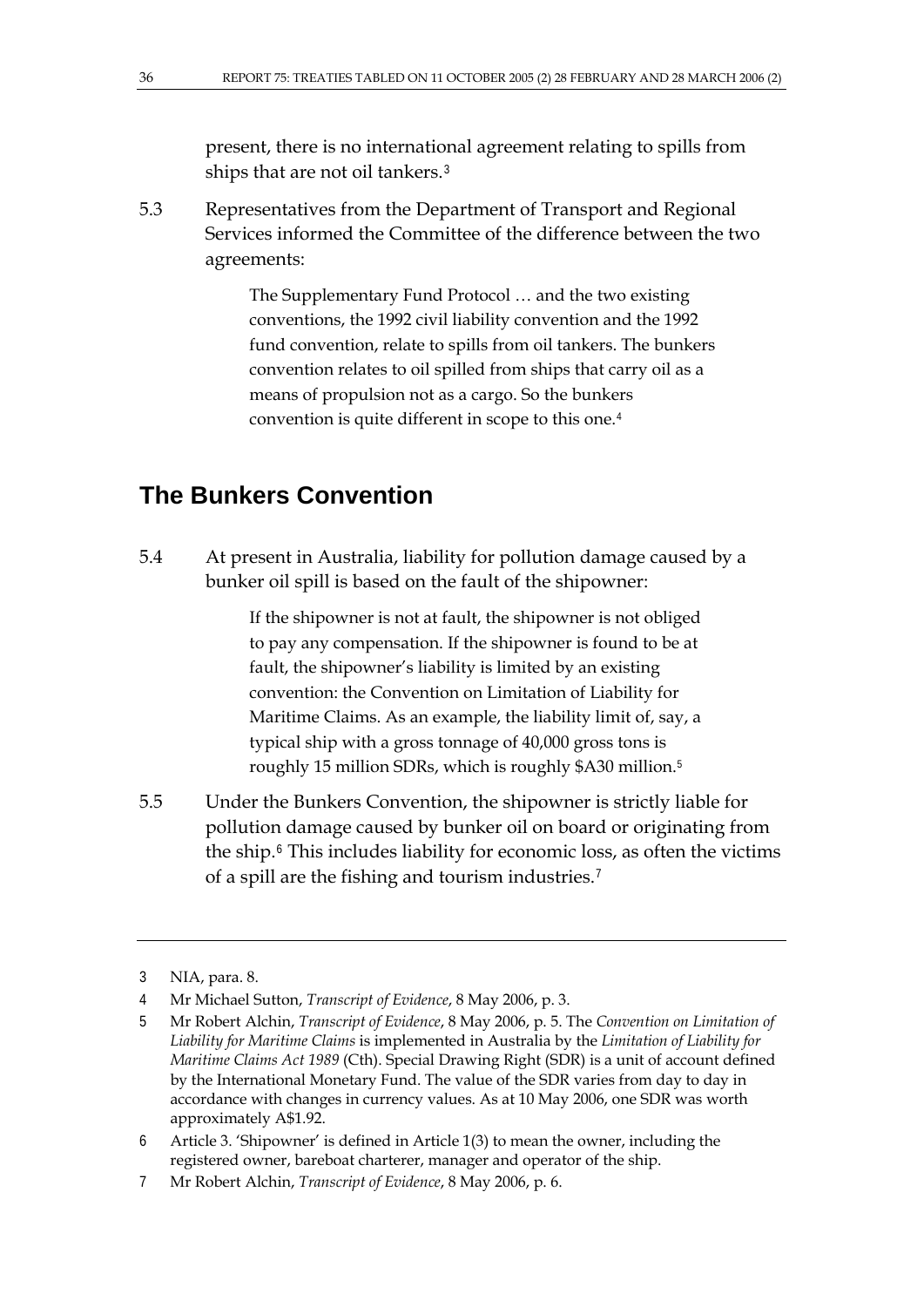- 5.6 Shipowners of ships having a gross tonnage greater than 1,000 are required to maintain insurance to cover their liabilities.<sup>[8](#page-2-0)</sup> In addition, ships are required to carry insurance certificates, issued by a State Party attesting that the appropriate insurance is in force.<sup>[9](#page-2-1)</sup> A State Party may also issue a certificate to any ship registered in a State that is not a Party to the Bunkers Convention.[10](#page-2-2) A State Party must not allow a ship, with a gross tonnage over 1,000, to operate in its territory if it does not have insurance.[11](#page-2-3)
- 5.7 In Australia, the implementing legislation will make it an offence for a ship to enter or leave a port in Australian territory or arrive at or leave an offshore terminal in Australia's territorial sea without an insurance certificate on board.
- 5.8 Shipowners are able to limit their liability.[12](#page-2-4) In Australia, the *Convention on Limitation of Liability for Maritime Claims, 1976*, as implemented by the *Limitation of Liability for Maritime Claims Act 1989* (Cth), sets out the liability limits:[13](#page-2-5)
	- One million Special Drawing Rights (SDR) for a ship with a gross tonnage not exceeding 2,000;
	- For a ship with a gross tonnage in excess of 2,000, the following additional amount:
		- ⇒ 400 SDR for each tonne from 2,001 to 30,000 tonnes
		- $\Rightarrow$  300 SDR for each tonne from 30,001 to 70,000 tonnes
		- $\Rightarrow$  200 SDR for each tonne in excess of 70,000 tonnes.
- 5.9 States Parties to the Bunkers Convention must ensure that courts in their jurisdictions are able to consider actions for compensation under the Bunkers Convention and that they are able to recognise and enforce judgements made by courts of other States Parties under the Bunkers Convention.[14](#page-2-6)

- <span id="page-2-2"></span>10 NIA, para. 13.
- <span id="page-2-3"></span>11 NIA, para. 16; Article 7(12).
- <span id="page-2-4"></span>12 Article 6.
- <span id="page-2-5"></span>13 NIA, para. 12.
- <span id="page-2-6"></span>14 Article 9; NIA, para. 17.

<span id="page-2-0"></span><sup>8</sup> Article 7(1).

<span id="page-2-1"></span><sup>9</sup> Article 7.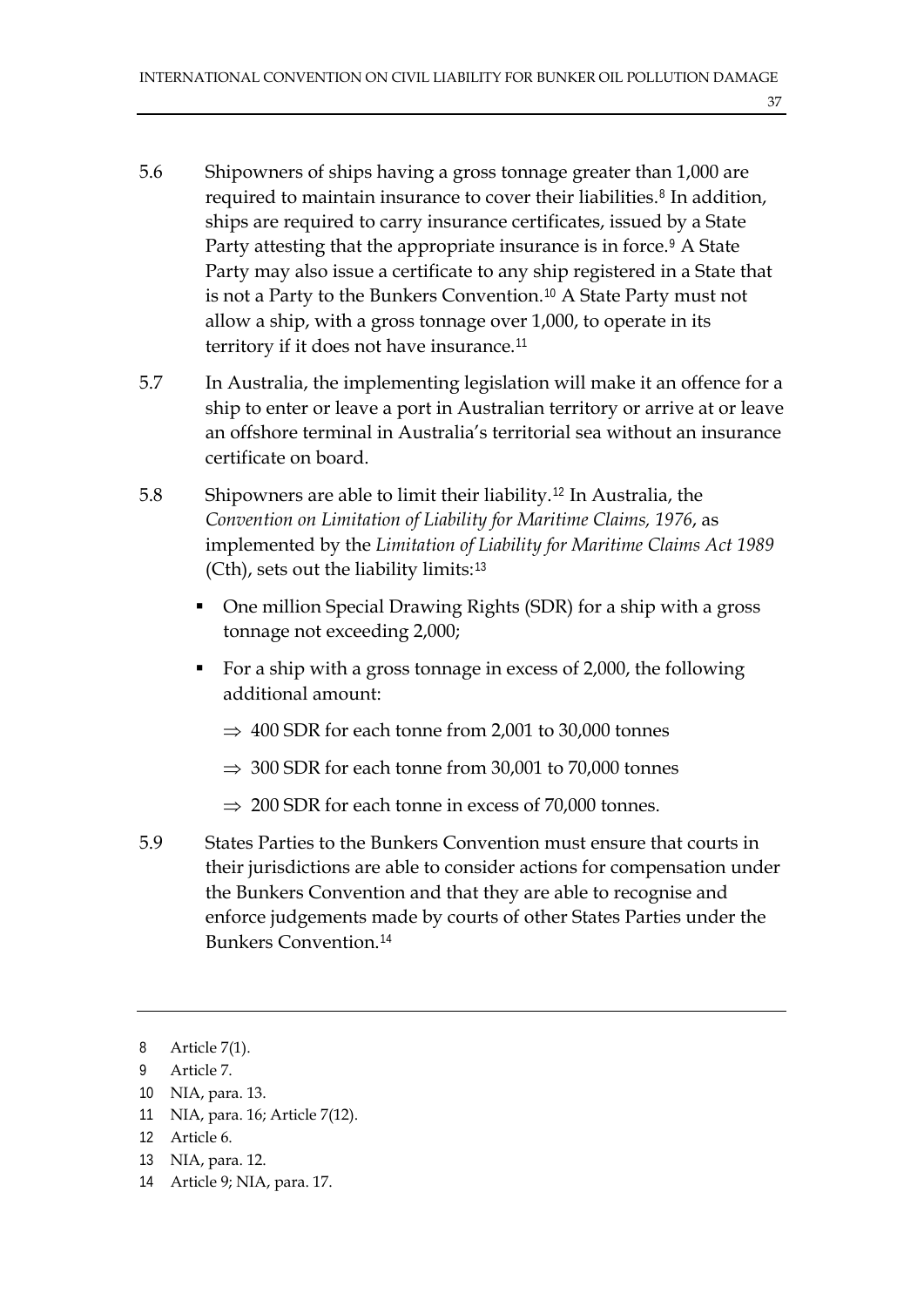#### **Regulation Impact Statement**

- 5.10 A Regulation Impact Statement (RIS) was prepared for the Bunkers Convention. It notes that the only compensation regime for oil spills is the *International Convention on Civil Liability for Oil Pollution Damage* (the Civil Liability Convention) which only applies to oil spills from oil tankers.
- 5.11 At present, Part IIIA of the *Protection of the Sea (Civil Liability) Act 1981*  (Cth) (the Civil Liability Act) requires ships with a gross tonnage of 400 or more entering Australian ports to be insured to cover the liability of the owner for pollution damage caused in Australia.
- 5.12 The RIS recommends developing legislation to enable Australia to ratify the Bunkers Convention while maintaining the current legislation relating to ships with a gross tonnage of 400 or more, with an amendment to ensure there is no duplication of requirements. This option would maintain the existing requirements for proof of insurance as well as keep Australia in step with the requirements of international law.[15](#page-3-0)

#### **Costs and consultation**

- 5.13 There will be minor costs associated with ensuring compliance with the Bunkers Convention, in particular, Australian Customs Service will be responsible for verifying that ships are carrying the relevant certificates. However, similar inspection and certification procedures are already in place so the existing checks will be extended to cover the insurance certificate.[16](#page-3-1) Furthermore, ships entering Australian ports are already required by the Civil Liability Act to be insured to cover pollution damage.[17](#page-3-2)
- 5.14 Consultation was undertaken with stakeholders in three stages: first, during the development of proposals for a new convention and the preparation of technical briefs for the Australian delegation attending the Legal Committee sessions where the text of the Convention was being drafted; second, during the preparation of the brief on the final text for the Australian delegation attending the Diplomatic

<span id="page-3-0"></span><sup>15</sup> Regulation Impact Statement (RIS), paras 3.3 and 4.13.

<span id="page-3-1"></span><sup>16</sup> NIA, para. 19.

<span id="page-3-2"></span><sup>17</sup> NIA, para. 19.